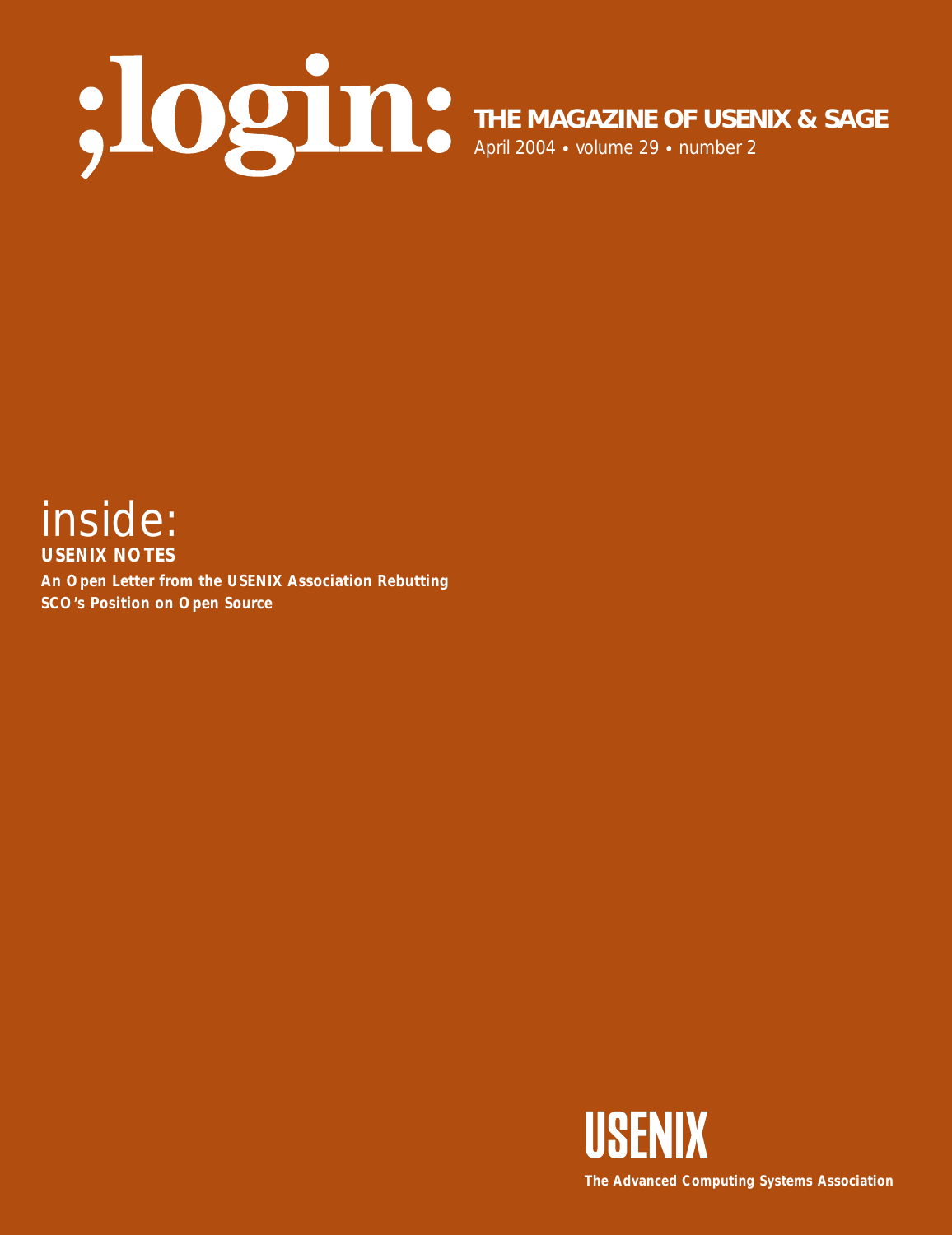# USEN notes

#### USENIX MEMBER BENEFITS As a member of the USENIX Association, you receive the following benefits

FREE SUBSCRIPTION TO *;login:*, the Association's magazine, published six times a year, featuring technical articles, system administration articles, tips and techniques, practical columns on such topics as security, Tcl, Perl, Java, and operating systems, book reviews, and summaries of sessions at USENIX conferences.

ACCESS TO *;login:* online from October 1997 to last month: *www.usenix.org/ publications/login/.*

ACCESS TO PAPERS from the USENIX Conferences online starting with 1993: *www.usenix.org/publications/library/proceedings/*

THE RIGHT TO VOTE ON matters affecting the Association, its bylaws, election of its directors and officers.

DISCOUNTS on registration fees for all USENIX conferences.

DISCOUNTS on the purchase of proceedings and CD-ROMS from USENIX conferences.

SPECIAL DISCOUNTS on a variety of products, books, software, and periodicals. See *<http://www.usenix.org/membership/ specialdisc.html>* for details.

#### FOR MORE INFORMATION REGARDING MEMBERSHIP OR BENEFITS, PLEASE SEE *http://www.usenix.org/ membership/*

OR CONTACT *office@usenix.org* Phone: 510 528 8649

# **An Open Letter from the USENIX Association Rebutting SCO's Position on Open Source Software**

February 27, 2004

The SCO Group, Inc. (SCO), has recently sued IBM and Novell and launched broad attacks on the legality of and the economic justification for socalled open source licensing, including the free licensing of Linux. As an organization dedicated to advancing the skills and contributions of computer researchers and developers, the USENIX Association is compelled to address and refute the position SCO has taken regarding open source software.

Since 1975, USENIX has brought together the community of engineers, system administrators, scientists, and technicians working on the cutting edge of the computing world. USENIX was here before SCO. USENIX was here before Linux. USENIX and its members serve as an unparalleled demonstration that the best way to support advances in

computer programming and to create better computer programs (and to help the American economy) is by sharing innovations, rather than keeping them secret or charging large amounts of money for access to them, as SCO advocates.

SCO argues that open source software, and in particular the General Public License (GPL), by means of which Linux and many other open source programs are licensed without charging fees, are "a threat to the U.S. information technology industry." SCO's own programmers themselves use open source computer software tools, so it is difficult to explain SCO's position except by noting its hypocrisy. Many of the most popular computer development tools are available to programmers worldwide for free through the contributions of the open source development community. If their developers were to charge substantial fees for their use or to withdraw them from distribution entirely, commercial programmers such as SCO and noncommercial programmers alike would be the worse for it.

SCO specifically argues that open source (free) licensing "undermines our basic system of intellectual property rights." This assertion lacks any legal justification and therefore appears to be merely self-serving. Nothing in our intellectual

#### USENIX BOARD OF DIRECTORS

Communicate directly with the USENIX Board of Directors by writing to *board@usenix.org*.

PRESIDENT: Marshall Kirk McKusick, *kirk@usenix.org* VICE PRESIDENT: Michael B. Jones, *mike@usenix.org* SECRETARY: Peter Honeyman, *honey@usenix.org*

TREASURER:

Lois Bennett, *lois@usenix.org*

#### DIRECTORS:

Tina Darmohray, *tina@usenix.org* John Gilmore, *john@usenix.org* Jon "maddog" Hall, *maddog@usenix.org* Avi Rubin, *avi@usenix.org*

EXECUTIVE DIRECTOR: Ellie Young, *ellie@usenix.org*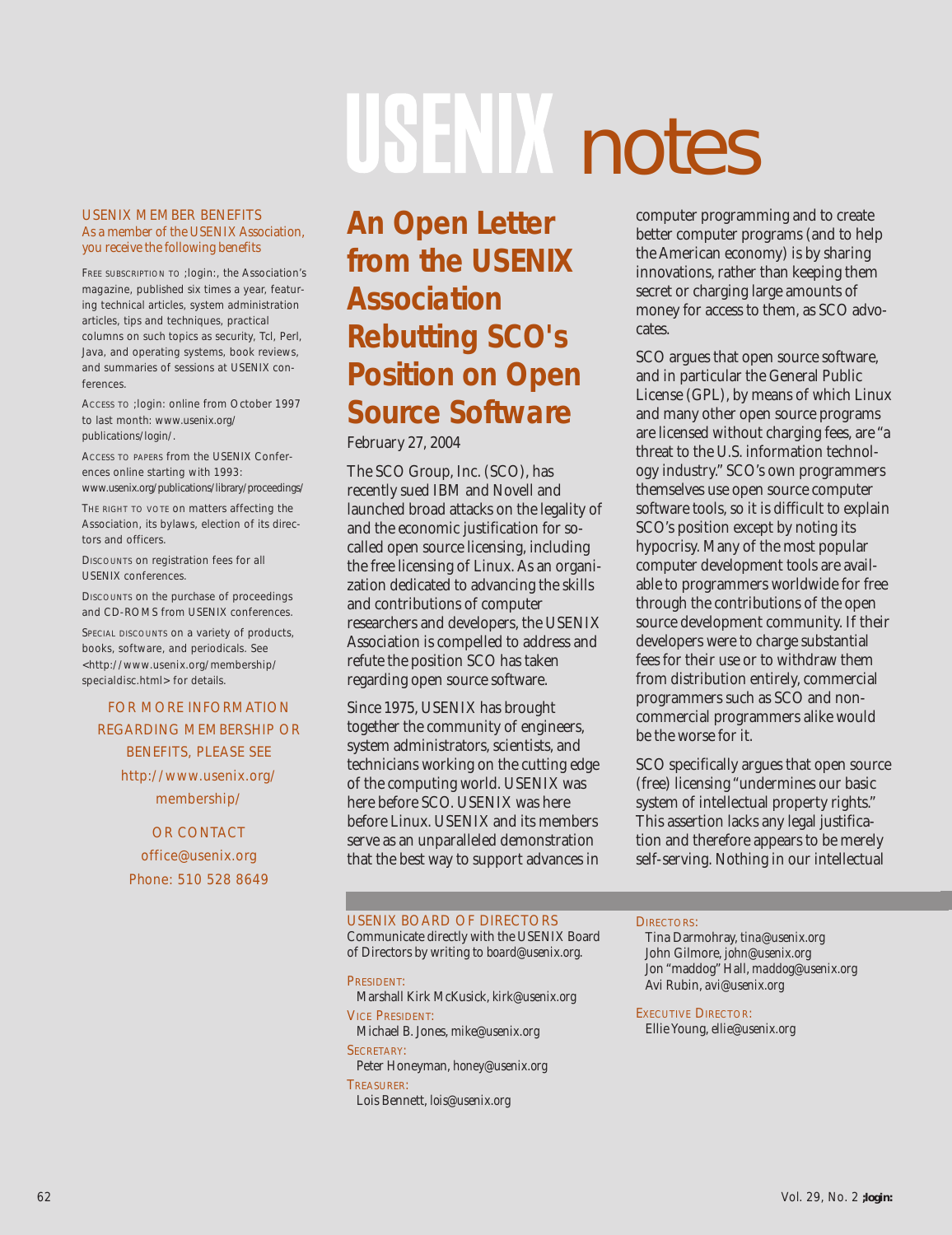property laws requires inventors to charge substantial fees for access or use of their inventions. In fact, the laws of copyright and patents, which underlie the intellectual property rights that most often protect computer software programs, give their owners complete discretion in deciding how large their licensing fees should be, or, indeed, whether to impose fees at all.

**Properties and the main of the set of the main of the set of the main of the set of the set of the set of the set of the set of the set of the set of the set of the set of the set of the set of the set of the set of the** SCO specifically argues that open source software "has the potential to provide our nation's enemies or potential enemies with computing capabilities that are restricted by U.S. law." Intellectual property law is not the right place to impose restrictions on the use of computer programs abroad. That's what our export control laws do. This confusion between intellectual property licensing and export policy shows how bankrupt SCO's arguments are. Furthermore, the U.S. export control authorities have acknowledged the impossibility of restricting the geographical distribution of most computer software programs. In any event, neither area of law hinges on whether software programs are licensed for fees or for free, or whether the innovations are kept secret or are shared.

SCO specifically argues, "Each Open Source installation displaces or preempts a sale of proprietary, licensable and copyright-protected software." This would only be true if the open source applications were superior or at least equal to their proprietary counterparts. America has always asserted that the marketplace is the best regulator. Expensive products stimulate the introduction of less expensive and better substitutes. Intellectual property laws do not change that basic principle of capitalism. SCO's desire to be protected against competition is understandable, particularly if its products are inferior to those of its open source competitors. But it is unreasonable to expect that intellectual property laws will shield SCO from the normal operation of the marketplace.

Intellectual property law has always balanced the need to give inventors protection from competitors with the need to give society the benefit of their innovations and to let the marketplace regulate fees through the mechanisms of supply and demand. Intellectual property laws have never given inventors absolute protection against the competition of lower-cost substitutes. Copyright laws, for example, only protect against copying. If substitute programs are not copies, then they do not infringe, and they are free to compete with the original programs in the marketplace. Inventors who find they can't compete against lower-cost or free substitutes are compelled to find other things to sell. SCO's claims that open source developers are damaging our system of intellectual property rights and are threatening the viability of our technology industry are intellectually dishonest. Indeed, the open source community's practice of sharing innovations and of making them available for free clearly stimulates development and invigorates the technology sector. From the software that controls the majority of the world's Web servers to the software that makes tasks easier on your desktops, open source development has enhanced the American economy.

Society is better off when consumers have choices and when products compete with one another on the basis of functionality and price, and inventing is facilitated when inventors share their ideas. USENIX supports the right of programmers to choose whether to charge for their programs or to make them available for free, and we oppose any attempt to change the balance inherent in our intellectual property laws.

Sincerely,

Marshall Kirk McKusick, President USENIX Board of Directors

#### USENIX SUPPORTING MEMBERS

Ajava Systems, Inc. Aptitune Corporation Atos Origin BV Computer Measurement Group Delmar Learning DoCoMo Communications Laboratories USA, Inc Electronic Frontier Foundation Hewlett-Packard

Interhack **MacConnection** The Measurement Factory Microsoft Research Portlock Software Raytheon Sun Microsystems, Inc. Taos – The SysAdmin Company UUNET Technologies, Inc. Veritas Software